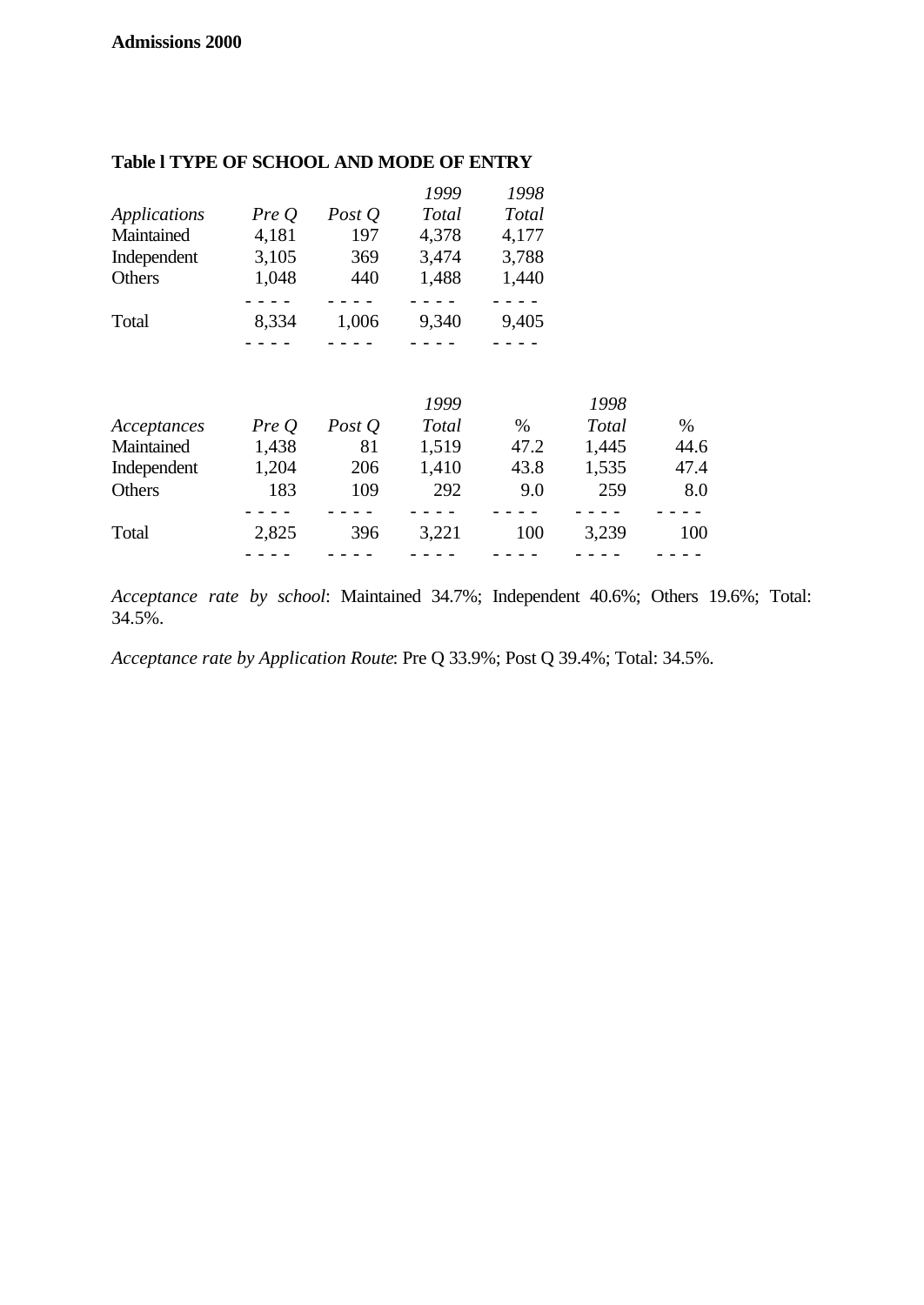# **Table 2 NUMBER AND PERCENTAGE OF APPLICATIONS AND ACCEPTANCES OF CANDIDATES BY REGION OF DOMICILE**

|                                 |       |              |       |             | Total No. of        |      |
|---------------------------------|-------|--------------|-------|-------------|---------------------|------|
|                                 |       |              |       |             | Candidates accepted |      |
|                                 |       | Applications |       | Acceptances | through UCAS 1998   |      |
| Region of School                | No.   | $\%$         | No.   | $\%$        | No.                 | $\%$ |
| North                           | 186   | 2.0          | 74    | 2.3         | 12,248              | 4.0  |
| North West                      | 805   | 8.6          | 286   | 8.9         | 28,282              | 9.4  |
| <b>Yorkshire and Humberside</b> | 409   | 4.4          | 165   | 5.1         | 20,224              | 6.7  |
| <b>East Midlands</b>            | 345   | 3.7          | 126   | 3.9         | 17,366              | 5.8  |
| <b>West Midlands</b>            | 588   | 6.3          | 220   | 6.8         | 22,802              | 7.6  |
| East Anglia                     | 298   | 3.2          | 129   | 4.0         | 9,040               | 3.0  |
| Greater London                  | 1,426 | 15.3         | 514   | 16.0        | 39,628              | 13.1 |
| South East                      | 2,066 | 22.1         | 803   | 24.9        | 52,537              | 17.4 |
| South West                      | 939   | 10.1         | 358   | 11.1        | 22,649              | 7.5  |
| Wales                           | 388   | 4.2          | 130   | 4.0         | 13,155              | 4.4  |
| Scotland                        | 219   | 2.3          | 69    | 2.1         | 23,519              | 7.8  |
| Northern Ireland                | 135   | 1.4          | 51    | 1.6         | 9,706               | 3.2  |
| Overseas                        | 1,536 | 16.4         | 296   | 9.2         | 30,343              | 10.0 |
| Total                           | 9,340 | 100          | 3,221 | 100         | 301,499             | 100  |
|                                 |       |              |       |             |                     |      |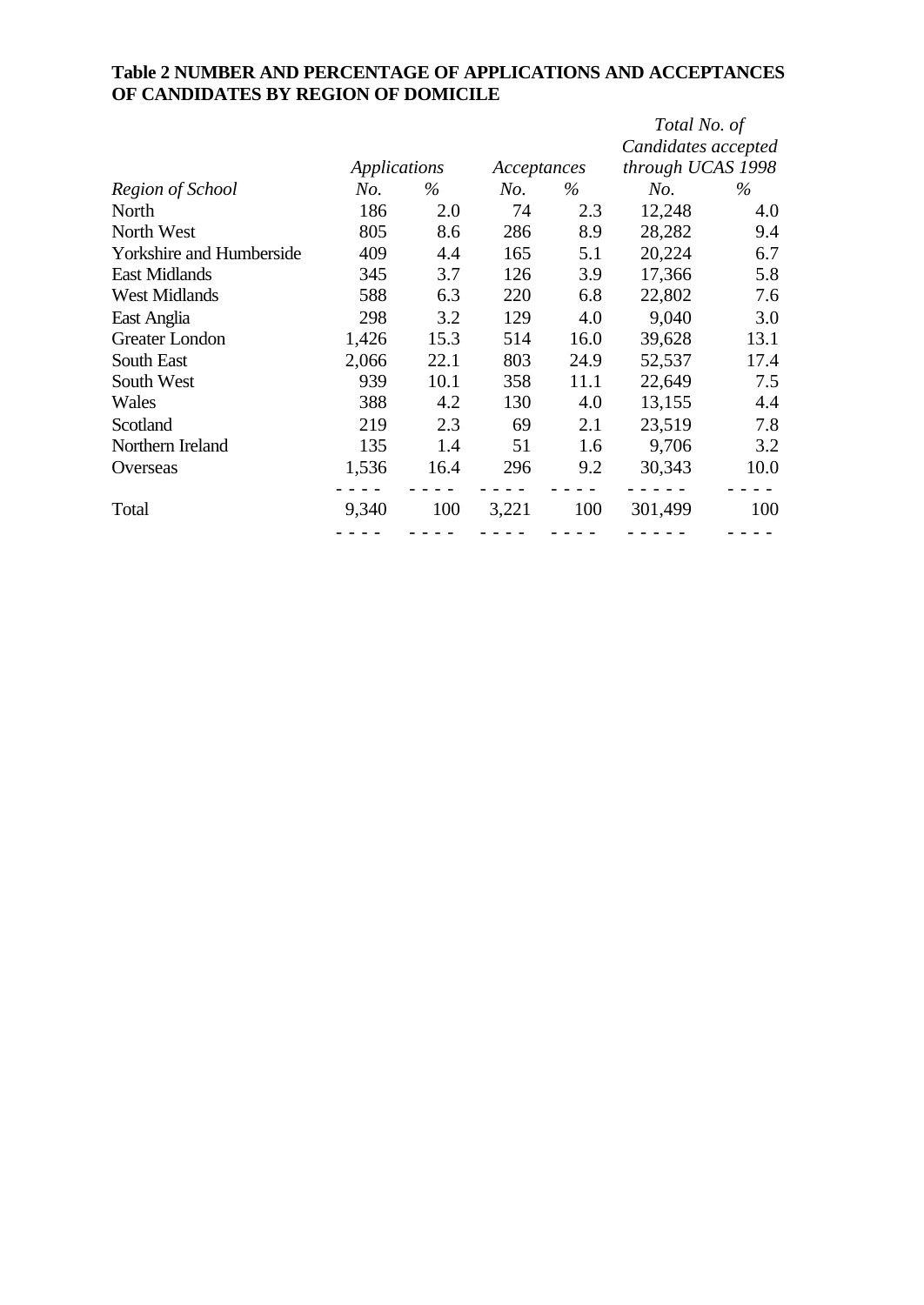### **Table 3 A-LEVEL SCORES OF POST Q ACCEPTANCES AND SCORES REQUIRED BY PRE Q CANDIDATES HOLDING OFFERS FOR 2000 ENTRY**

|                     | Scores of    | <b>Scores Required</b> |
|---------------------|--------------|------------------------|
| <b>UCAS</b>         | Post $Q$     | by Pre-Q Candidates    |
| <b>Score</b>        | Acceptances  | holding offers         |
| 30 and over         | 266          | 760                    |
| 28                  | 40           | 2,001                  |
| 26                  | 10           | 40                     |
| 24                  | $\mathbf{1}$ | 11                     |
| 22                  |              | $\mathbf{1}$           |
| 20                  | $\mathbf{1}$ | $\boldsymbol{2}$       |
| 18                  |              | $\overline{2}$         |
| 16                  |              |                        |
| 14                  |              | $\overline{4}$         |
| 12                  |              |                        |
| 10                  |              |                        |
| Below 10            |              |                        |
|                     |              |                        |
| Total               | 318          | 2,821                  |
| 2(EE)               |              | 15                     |
|                     |              |                        |
|                     | 318          | 2,836                  |
| Two As              | 5            | 87                     |
|                     |              |                        |
| Total:              | Post Q 323   | Pre Q 2,923            |
| Other Quals./Offers | 61           | 331                    |
|                     |              |                        |
| Total               | 384          | 3,254                  |
|                     |              |                        |
|                     |              |                        |

Amongst the 331 offers classified as 'others', there were 95 with the International Baccalaureate, 40 with Scottish CSYS or Highers, 15 with the French Baccalaureate, 12 with the Abitur, 8 with the European Baccalaureate, and 10 with Irish Highers.

(The A level scoring system is as follows:

A level grade:  $A = 10$ ,  $B = 8$ ,  $C = 6$ ,  $D = 4$ ,  $E = 2$ .

AS level grade:  $A = 5$ ,  $B = 4$ ,  $C = 3$ ,  $D = 2$ ,  $E = 1$ .)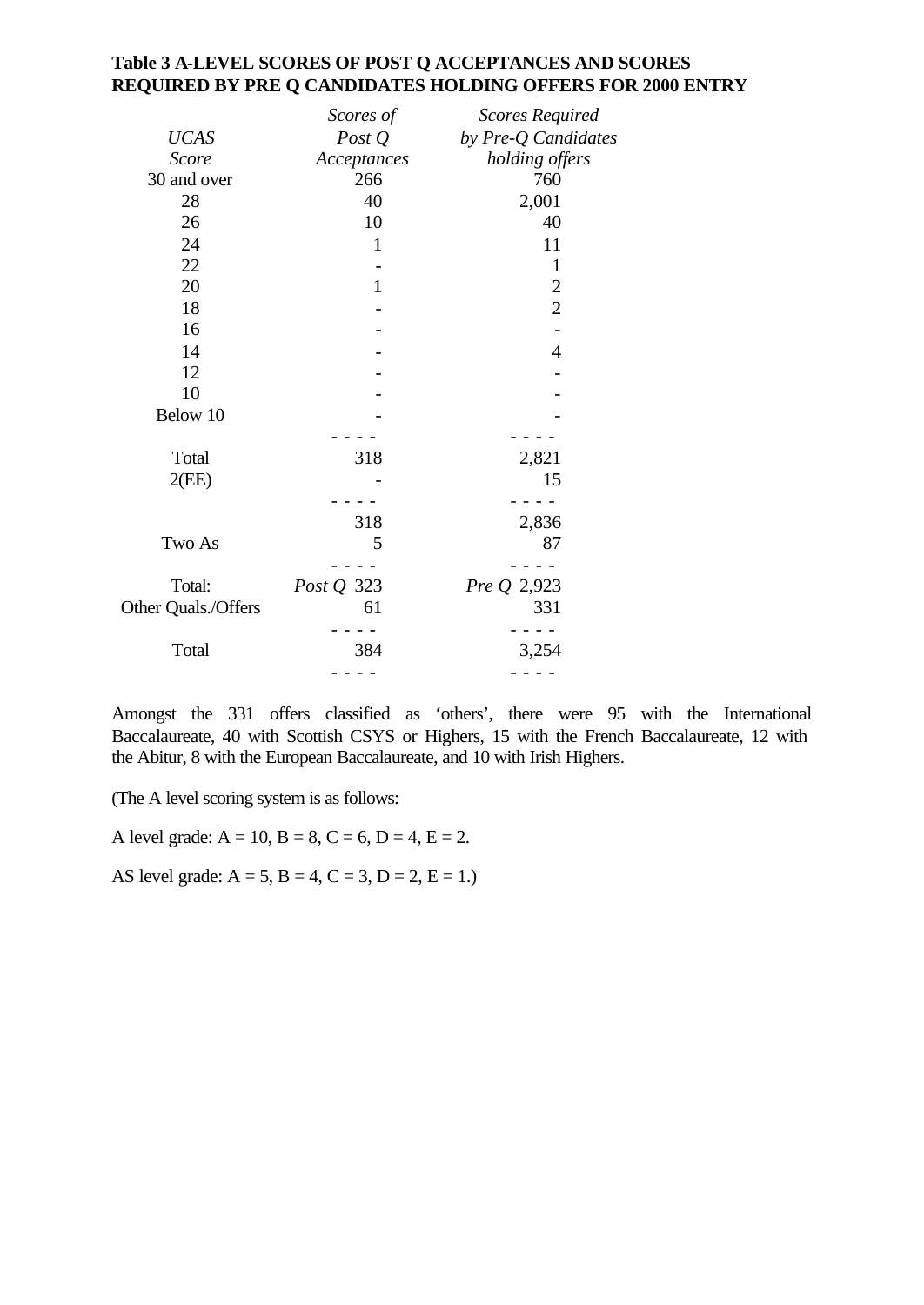#### **Table 3A 2000 ENTRY BY A-LEVEL SCORE**

The table below gives the A-level scores achieved by those students who entered Oxford in October 2000.

2,972 of the new entrants held qualifications in three A-level subjects. 330 had completed their A levels before they applied, the remaining 2,642 were offered places before taking A levels in the summer of 2000.

# $(A$ -level grades:  $A = 10$ ,  $B = 8$ ,  $C = 6$ ,  $D = 4$ ,  $E = 2$ )

 $(AS-level grades: A = 5, B = 4, C = 3, D = 2, E = 1)$ 

|               | Post $Q$       |      | PreQ         |      | Total 2000 intake |      |
|---------------|----------------|------|--------------|------|-------------------|------|
| A-level Score | <b>Total</b>   | $\%$ | <b>Total</b> | $\%$ | Total             | $\%$ |
| AAA 30        | 246            | 74.6 | 2,055        | 77.8 | 2,301             | 77.4 |
| 28            | 67             | 20.3 | 447          | 16.9 | 514               | 17.3 |
| 26            | 11             | 3.3  | 112          | 4.2  | 123               | 4.1  |
| 24            | $\overline{2}$ | 0.6  | 19           | 0.7  | 21                | 0.7  |
| 22            |                | 0.3  | 7            | 0.3  | 8                 | 0.3  |
| 20            | $\overline{2}$ | 0.6  |              | 0.1  | 3                 | 0.1  |
| 18            | $1\}$          |      |              |      | $2\}$             |      |
| 16            | $ 0\rangle$    |      | $ 0\rangle$  |      | $ 0\rangle$       |      |
| 14            | $ 0\rangle$    | 0.3  | $ 0\rangle$  | 0.1  | $ 0\rangle$       | 0.1  |
| 12            | $ 0\rangle$    |      | $ 0\rangle$  |      | $ 0\rangle$       |      |
| Below 12      | $ 0\rangle$    |      | $ 0\rangle$  |      | $ 0\rangle$       |      |
|               |                |      |              |      |                   |      |
|               | 330            | 100  | 2,642        | 100  | 2,972             | 100  |
|               |                |      |              |      |                   |      |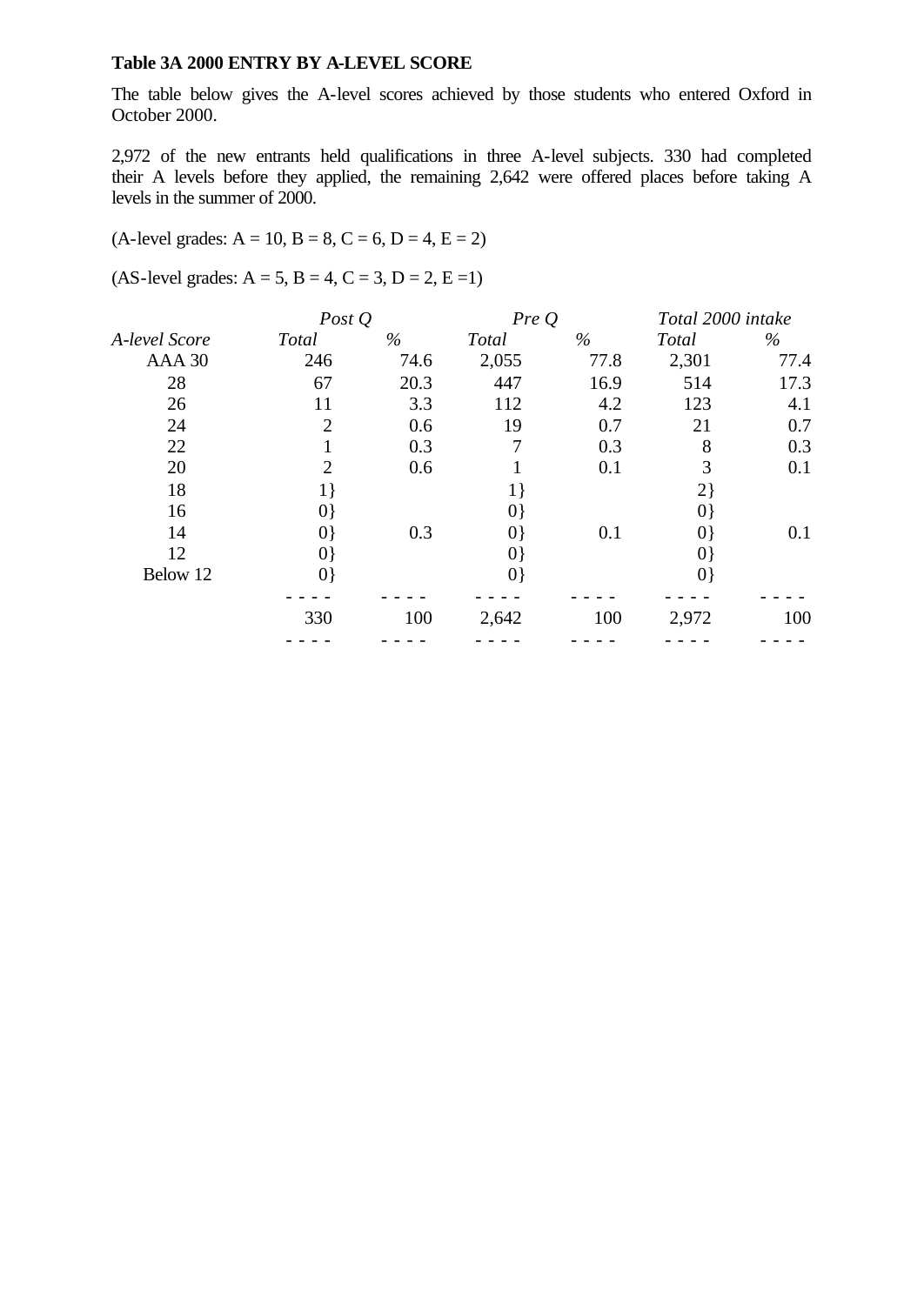## **Table 4 NUMBER AND PERCENTAGE OF ACCEPTANCES BY GCE EXAMINATION BOARD**

|                          |             |      | Total A level   |      |  |
|--------------------------|-------------|------|-----------------|------|--|
|                          | Acceptances |      | candidates 2000 |      |  |
| <b>Examination Board</b> | No.         | $\%$ | No.             | $\%$ |  |
| Oxford and Cambridge*    | 1,184       | 40.6 | 161,494         | 28.3 |  |
| Edexcel <sup>†</sup>     | 759         | 26.0 | 124,655         | 21.9 |  |
| AQA North:               | 512         | 17.6 | 105,692         | 18.5 |  |
| AQA South§               | 312         | 10.7 | 151,637         | 26.6 |  |
| Welsh                    | 101         | 3.5  | 17,322          | 3.0  |  |
| Northern Ireland         | 49          | 1.7  | 9,225           | 1.6  |  |
|                          |             |      |                 |      |  |
| Total                    | 2,917       | 100  | 570,025         | 100  |  |
|                          |             |      |                 |      |  |
| Scottish                 | 47          |      |                 |      |  |
| Others                   | 257         |      |                 |      |  |

In Table 4 one Board is assigned to each candidate. Where candidates have taken A levels with more than one Board, they are assigned to the Board with which they took the majority of their subjects; and if candidates took the same number of A levels with each of several Boards, they are assigned to the Board first named on their form.

\* The Oxford and Cambridge Board (OCR) incorporates the Cambridge Local Examination Syndicate (UCLES) and the Oxford Delegacy of Local Examinations (UODLE).

† Edexcel was formerly the ULEAC or London Board.

‡ AQA North was formerly the NEAB or Northern Board.

§ AQA South was formerly the AEB or Associated Board.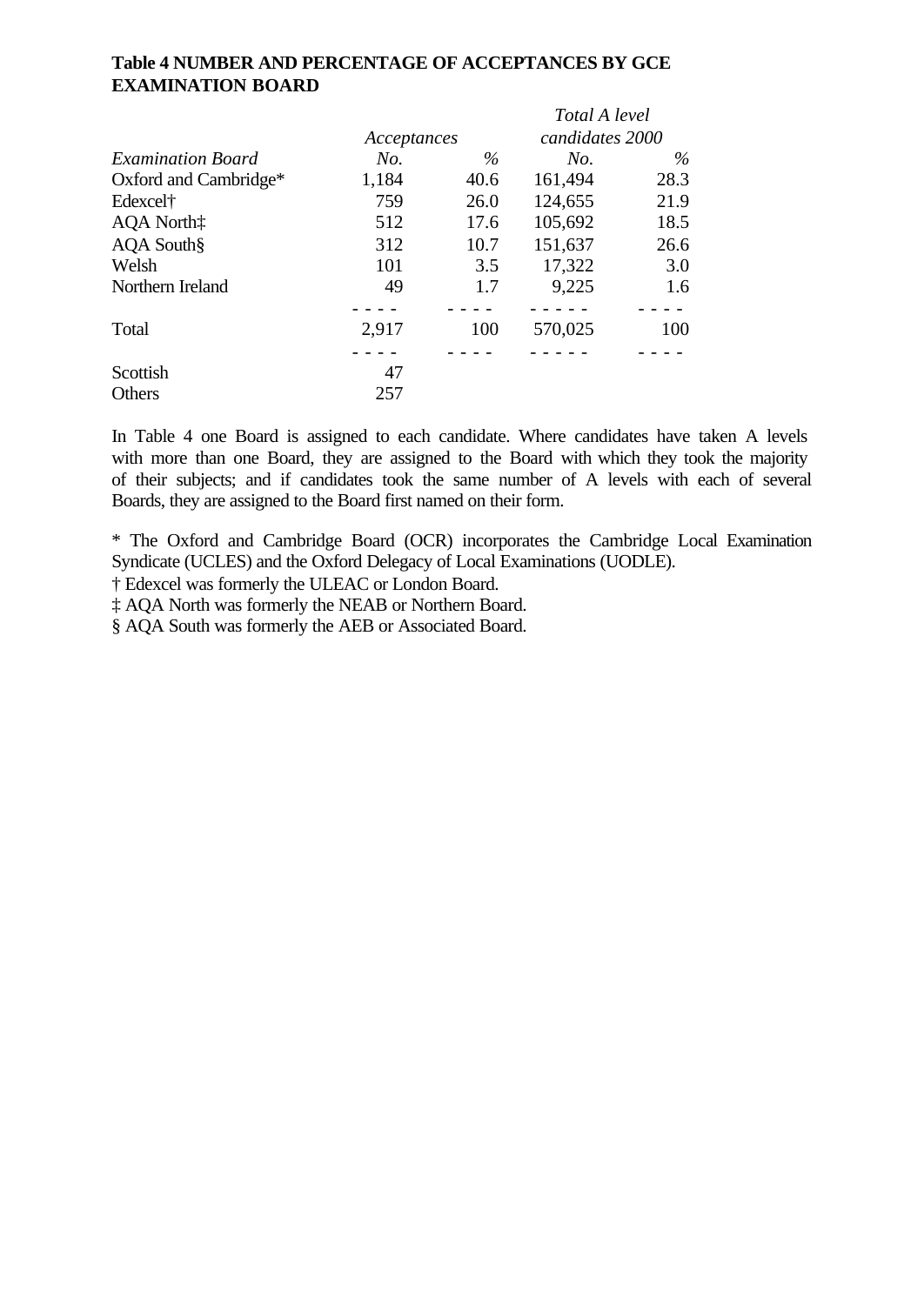# **Table 5 NUMBER OF APPLICATIONS AND ACCEPTANCES BY FACULTY**

|                                         |              |       |                  |                                   | % Acceptances to    |      |
|-----------------------------------------|--------------|-------|------------------|-----------------------------------|---------------------|------|
|                                         | Applications |       | Acceptances      |                                   | <b>Applications</b> |      |
| Arts                                    | 1999         | 1998  | 1999             | 1998                              | 1999                | 1998 |
| Ancient and Modern History              | 53           | 61    | 15               | 16                                | 28.3                | 26.2 |
| Archaeology and Anthropology            | 69           | 62    | 30               | 24                                | 43.5                | 38.7 |
| <b>Classics</b>                         | 196          | 183   | 127              | 130                               | 64.8                | 71.0 |
| <b>Classics and English</b>             | 36           | 26    | 11               | 11                                | 30.6                | 42.3 |
| <b>Classics and Modern Languages</b>    | 17           | 15    | 9                | 11                                | 52.9                | 73.3 |
| <b>Economics and Management</b>         | 502          | 485   | 80               | 77                                | 15.9                | 15.9 |
| English                                 | 928          | 938   | 254              | 269                               | 27.4                | 28.7 |
| <b>English and Modern Languages</b>     | 111          | 113   | 29               | 26                                | 26.1                | 23.0 |
| European and Middle Eastern Languages   | 12           | 11    | 5                | $\overline{4}$                    | 41.7                | 36.4 |
| Fine Art                                | 103          | 113   | 19               | 19                                | 18.4                | 16.8 |
| Geography                               | 239          | 245   | 93               | 97                                | 38.9                | 39.6 |
| Law                                     | 839          | 811   | 229              | 239                               | 27.3                | 29.5 |
| Law with Law Studies in Europe          | 246          | 261   | 27               | 24                                | 11.0                | 9.2  |
| Mathematics and Philosophy              | 70           | 43    | 25               | 20                                | 35.7                | 46.5 |
| <b>Modern History</b>                   | 690          | 722   | 287              | 271                               | 41.6                | 37.5 |
| Modern History and Economics            | 58           | 48    | 12               | 15                                | 20.7                | 31.3 |
| Modern History and English              | 64           | 72    | 15               | $\overline{7}$                    | 23.4                | 9.7  |
| Modern History and Modern Languages     | 77           | 85    | 24               | 18                                | 31.2                | 21.2 |
| Modern History and Politics             | 198          | 146   | 45               | 30                                | 22.7                | 20.5 |
| Modern Languages                        | 397          | 337   | 206              | 201                               | 51.9                | 59.6 |
| Music                                   | 89           | 101   | 49               | 63                                | 55.1                | 62.4 |
| <b>Oriental Studies</b>                 | 69           | 79    | 28               | 29                                | 40.6                | 36.7 |
| Philosophy and Modern Languages         | 53           | 59    | 23               | 29                                | 43.4                | 49.2 |
| Philosophy and Theology                 | 50           | 51    | 24               | 26                                | 48.0                | 51.0 |
| Physics and Philosophy                  | 46           | 42    | 16               | 12                                | 34.8                | 28.6 |
| <b>PPE</b>                              | 878          | 952   | 252              | 283                               | 28.7                | 29.7 |
| Theology                                | 66           | 78    | 42               | 42                                | 63.6                | 53.8 |
| <b>Total Arts</b>                       | 6,156        | 6,139 | 1,976            | 1,993                             | 32.1                | 32.5 |
| <b>Sciences</b>                         |              |       |                  |                                   |                     |      |
| Biochemistry                            | 157          | 140   | 91               | 87                                | 58.0                | 62.1 |
| <b>Biological Sciences</b>              | 203          | 262   | 93               | 99                                | 45.8                | 37.8 |
| Chemistry                               | 254          | 299   | 183              | 177                               | 72.0                | 59.2 |
| <b>Computer Science</b>                 | 105          | 83    | 22               | 21                                | 21.0                | 25.3 |
| Earth Sciences (Geology)                | 74           | 54    | 30               | 27                                | 40.5                | 50.0 |
| <b>Engineering Science</b>              | 263          | 278   | 134              | 119                               | 51.0                | 42.8 |
| <b>Engineering and Computer Science</b> | 55           | 57    | 13               | 14                                | 23.6                | 24.1 |
| Engineering, Economics, and Management  | 82           | 90    | 25               | 21                                | 30.5                | 23.3 |
| <b>Engineering and Materials</b>        | 6            | 8     | $\boldsymbol{0}$ | 6                                 | $\overline{0}$      | 75.0 |
| <b>Experimental Psychology</b>          | 172          | 199   | 37               | 48                                | 21.5                | 24.1 |
| <b>Human Sciences</b>                   | 132          | 91    | 39               | 40                                | 29.5                | 44.0 |
| Mathematics                             | 479          | 432   | 193              | 194                               | 40.3                | 44.9 |
| Mathematics and Computer Science        | 74           | 63    | 28               | 27                                | 37.8                | 42.9 |
| Medicine                                | 532          | 536   | 117              | 112                               | 22.0                | 20.9 |
| Metallurgy and MEM                      | 32           | 29    | 19               | 19                                | 59.4                | 65.5 |
| Physics                                 | 362          | 415   | 168              | 170                               | 46.4                | 41.0 |
| Physiological Sciences                  | 32           | 41    | 13               | 15                                | 40.6                | 36.6 |
| <b>PPP</b>                              | 170          | 189   | 40               | 50                                | 23.5                | 26.5 |
| <b>Total Sciences</b>                   | 3,184        | 3,266 | 1,245            | $\overline{\phantom{a}}$<br>1,246 | 39.1                | 38.2 |
| Total                                   | 9.340        | 9.405 | 3.221            | 3.239                             | 34.5                | 34.4 |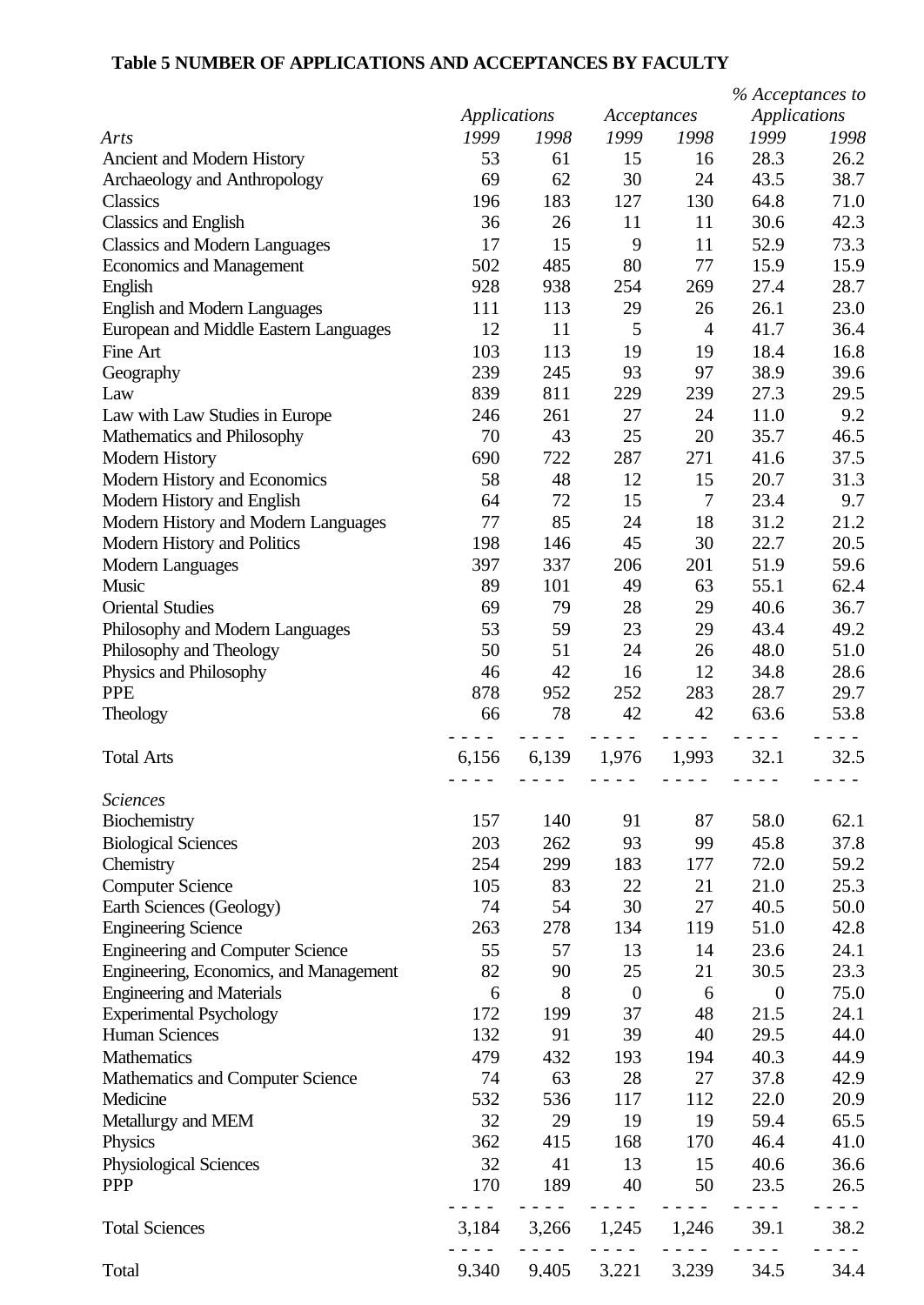#### **Table 6 ACCEPTANCES BY COLLEGE CHOICE**

|               |       | PreQ   |      | Post $Q$ |       | Total  |
|---------------|-------|--------|------|----------|-------|--------|
| Accepted by   | Male  | Female | Male | Female   | Male  | Female |
| First choice  | 1,179 | 1,171  | 180  | 148      | 1,359 | 1,319  |
| Second choice | 91    | 98     | 13   | 6        | 104   | 104    |
| Third choice  | 27    | 36     | 4    | 9        | 31    | 45     |
| Other         | 123   | 100    | 20   | 16       | 143   | 116    |
|               | 1,420 | 1,405  | 217  | 179      | 1,637 | 1,584  |
| Total         |       | 2,825  |      | 396      |       | 3,221  |
|               |       |        |      |          |       |        |

Candidates are given the opportunity of applying to Oxford without having to name a college of preference. A total of 835 candidates submitted open applications. The missing college of preference was allocated by the Admissions Office computer which took into account the application patterns produced by the candidates who had named a college. 112 of the 835 who submitted open applications gained places, which is an acceptance rate of 13.4 per cent. All colleges except one were allocated at least one open application candidate: six were allocated fewer than 10, ten were allocated between 10 and 20, seven were allocated between 21 and 50, and three were allocated between 50 and 100. One college received 123 allocated candidates and another 104.